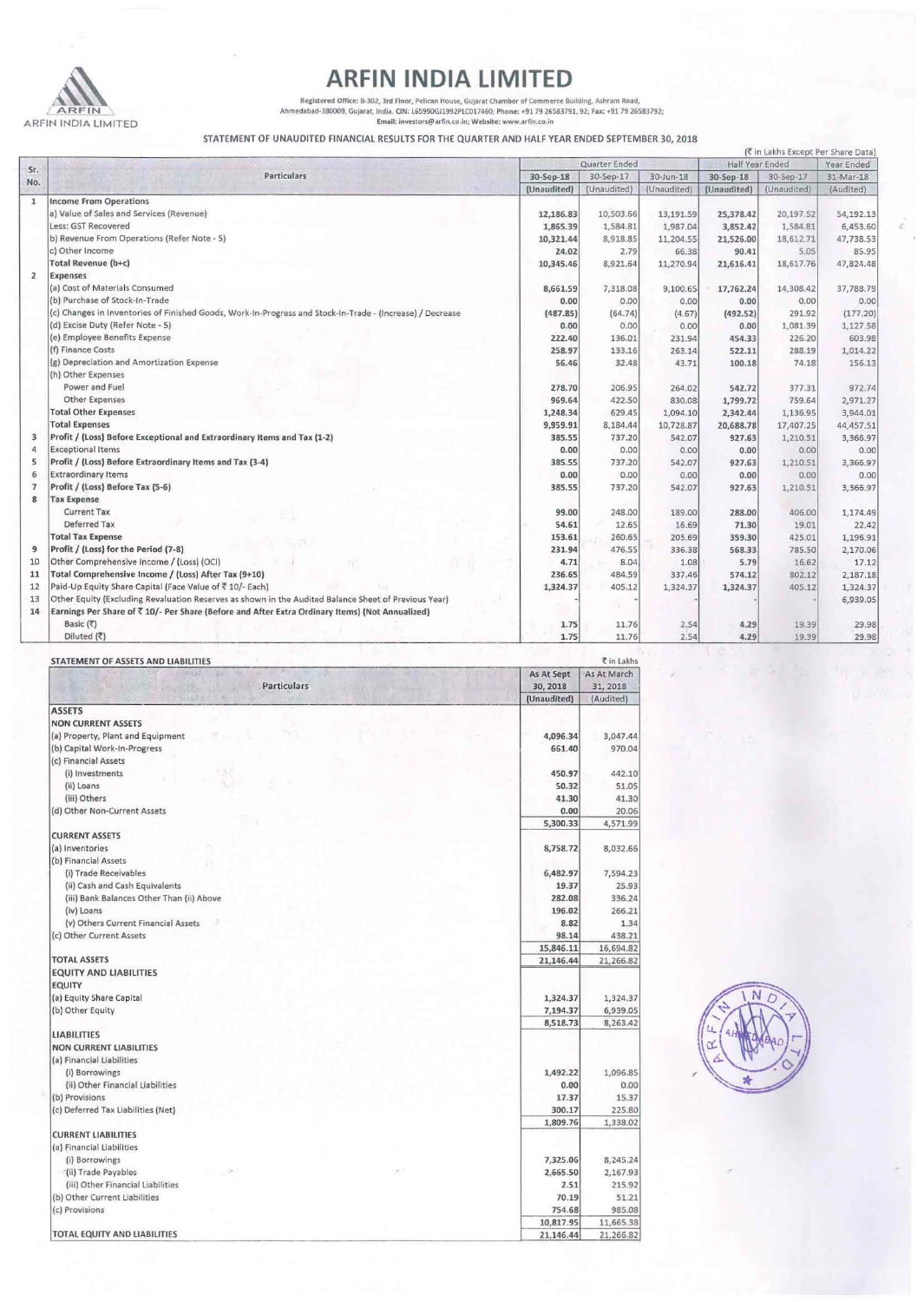## Notes:

1. The Company has only one reportable primary business segment as per lnd AS lOS I.e. manufacturing and trading of non·ferrous metals.

2. The above Unaudited Financial Results have been reviewed by the Audit Committee and approved and taken on record by the Board of Directors in their meetings held on Wednesday, November 14, 2018. The statutory auditors have carried out "limited review" of the above Unaudited Financial Results.

3. The figures for the June 2018 quarter, September 2018 quarter and financial year ended March 31, 2018 are the figures post merger of Arlin India Umlted (Transferee Company) and Mahendra Aluminium Company Umlted (Transferor Company) & therefore the same are strictly not comparable with those of previous year quarter(s).

4. Figures for the previous periods are Re-classified / Re-arranged / Re-grouped, wherever necessary, to correspond with the current period's Classification / Disclosure.

5. Consequent to the Introduction of GST w.e.f. Saturday, July 1, 2017, the Excise Duty is subsumed under GST. In accordance with lnd AS 18, Revenue from Operations for the quarter ended June 30, 2018 and September 30, 2018 are presented net of GST whereas the Excise Duty for the previous periods were included in the Revenue from Operations, and thus it is not comparable with previous periods.

6. The Company does not have any Exceptional or Extra Ordinary item to report for the above periods.

7. The Company, at its 26th Annual General Meeting held on Monday. September 24, 2018, has declared and paid within time. a final dividend of Rs. 2.00 (20%} per share on 1,32.43,671 Equity Shares of Rs. 10/· each of the Company for the financial year ended March 31. 2018.

8. Pursuant to the recommendation made by the board of directors at its meeting held on Monday, September 24, 2018, the company has obtained via postal ballot, approval of shareholders for issuance of bonus equity shares to the members of the company by capitalization of its reserves in the ratio of 1 (one) bonus equity share of Rs. 10/- each fully paid-up for every 5 (five) existing equity shares of Rs. 10/- each fully paid-(i.e. In the ratio of 1:5) held by the members as on the 'record date', Wednesday, November 14, 2018.

9. During the quarter, the company has received the "Asia's Most Trusted Company 2018 Award" dated Sunday, August 26, 2018 for Asia's Most Trusted Aluminium Products Manufacturing Company from Asia (India Region).

Place: Ahmedabad Date: November 14, 2018



On Behalf of Board of Directors<br>For, Arfin India Limited maderal. & thel

Mahendra R. Shah Chairman & Executive Director (DIN: 00182746)